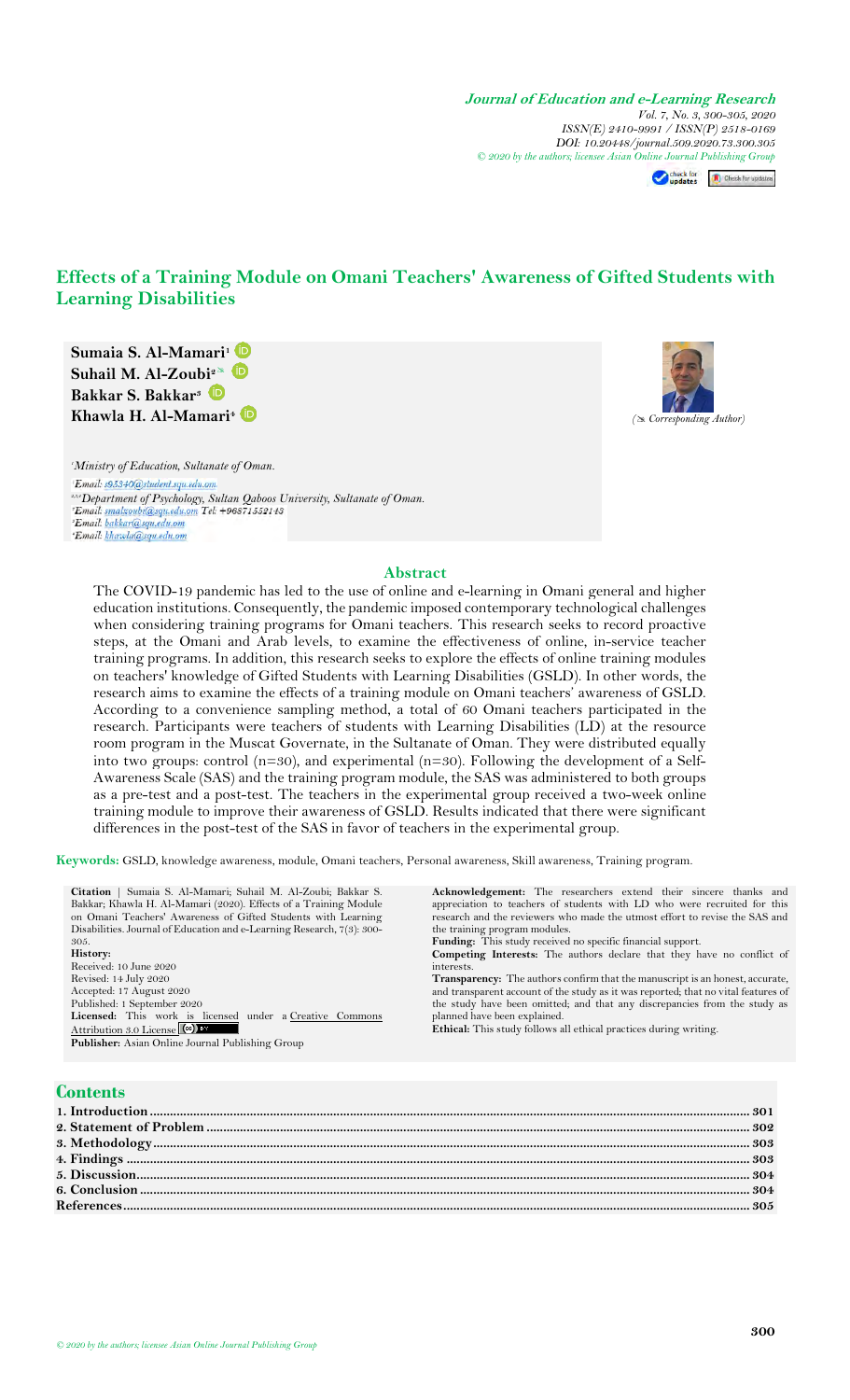#### **Contribution of this paper to the literature**

This research contributes to determining the role of in-service training programs in improving Omani teachers' awareness of GSLD. Accordingly, conducting this online training module is a qualitative contribution to literature. Therefore, the COVID-19 pandemic has contributed to the rethinking of Omani teacher training programs to convert from conventional methods to online ones.

#### <span id="page-1-0"></span>**1. Introduction**

There is a debate between scholars and theorists whose research studies have focused on the term GSLD; that is, they were used to calling them dual or twice-exceptional children. Moreover, this term does not only encapsulate GSLD, but also includes other categories, such as Gifted with Autism Spectrum Disorder, Gifted with Emotional and Behavioral Disorders, Gifted with Sensory Impairments, Gifted with Physical Disabilities [\(Al-Hroub,](#page-5-1) 2010a; [Reis, Baum, & Burke, 2014\)](#page-5-2), and Gifted with ADHD [\(Al-Hroub & Krayem, 2018\)](#page-5-3). What is more, [Al-Dababneh, Al-](#page-5-4)Masa'deh, an[d Oliemat \(2014\)](#page-5-4) also referred to another category called Creative Students with Disabilities. While this category received a small degree of interest in research and literature, it is necessary to conduct research to identify its characteristics.

Dual/twice-exceptional children are those students who can be identified as having one or more exceptional abilities in academic achievement, intelligence, creativity, leadership, or visual arts. However, they have difficulties in these aspects[\(Al-Hroub, 2010b\)](#page-5-5). That is, twice-exceptional children have distinct abilities in one or more scientific, social, or human aspect, but, simultaneously, have one or more disability in either physical or cognitive development [\(Kurup & Dixit, 2016\)](#page-5-6).

The term twice-exceptional refers to any student with a disability (e.g., with a LD or cerebral palsy) who is also gifted. [\(Hallahan, Kauffman, & Pullen, 2014\)](#page-5-7). [Cline and Hegeman \(2001\)](#page-5-8) asserted that there are specific barriers to the identification of giftedness in populations of students with disabilities. These barriers focus on the assessment of the disability without attention to possible talents, disability-specific concerns overshadowing possible gifts or talents, or stereotypical expectations associated with physical or global intelligence expectations [\(Cline & Hegeman,](#page-5-8)  [2001\)](#page-5-8). To address the issue of the under-identification of giftedness in individuals with disabilities, schools need to become advocates for the identification of gifts in all populations of students. [Hallahan et al. \(2014\)](#page-5-7) recommended that parents, school personnel, and the community should take active rolesin supporting the unique needs of students with gifts.

Children who are twice-exceptional are sometimes referred to as 'paradoxical learners.' Gifted students who are learning disabled exhibit characteristics such as easily distracted, inattentive, and inefficient at learning while, at the same time, presenting patterns typical of students who are gifted [\(Gargiulo, 2012\)](#page-5-9). Students are considered twiceexceptional because they, statistically, fall into the exceptional range for their cognitive, academic, or creative abilities and potential, and also fall in the lower end of being exceptional in the learning deficit area [\(Beckmann & Minnaert,](#page-5-10)  [2018\)](#page-5-10).

A common difficulty encountered by professionals working with gifted and twice-exceptional students is that the definition of the word 'gifted' varies widely. Researchers and practitioners often use cognitive ability measures, such as the Wechsler Intelligence Scale for Children (WISC), in which a student's IQ must fall at or above a cut score (often 120 or higher) to ascertain giftedness. Within the use of this parameter, there is a wide range of disagreement regarding how to best utilize these scores, as some researchers argue for the use of higher cutoffs, and others prefer using Full Scale IQs over-index scores to avoid over-diagnosis of LD in gifted students when other factors, such as low motivation, may be the actual cause of the score discrepancy [\(Assouline, Foley, & Whiteman, 2010;](#page-5-11) [Lovett &](#page-5-12)  [Sparks, 2011\)](#page-5-12).

In a review of the literature on diagnosing twice-exceptional students with LD, [Lovett and Sparks \(2011\)](#page-5-12) concluded that the lack of consensus surrounding how to accurately diagnose children who often were achieving within the average range brought the category of GSLD into question. Some researchers even question whether the identification of twice-exceptionality provides unfair advantages to students of affluent parents who have the means to access resources within both systems [\(Lovett, 2013\)](#page-5-13).

Accordingly, it seems that discussions between scholars and theorists in Special Education were constructive and fruitful, which led to the acceptance of the synchronization and association between giftedness and disability. This association may negatively affect self-concept, self-esteem, and academic achievement in the gifted category which points to special programs different from those offered to students with or without Special Education or categories with other disabilities [\(Al-Hroub, 2007;](#page-5-14) [Al-Hroub,](#page-5-1) 2010a).

Twice-exceptional children often receive a great deal of care for their disability, but the identification of their gifts and talents is omitted or ignored by family, school, or community. Consequently, this category should receive consideration and support to identify and develop their special abilities in different stages of childhood.

The association of gift and disability greatly contributed to the classification of GSLD within twice-exceptional children; that is, GSLD academically excel and have distinguished abilities, but they concurrently have disabilities in some learning aspects [\(Beckmann & Minnaert, 2018\)](#page-5-10). This association also contributed to the diminishing knowledge and awareness of teachers in identifying GSLD (Al-[Hroub & Whitebread, 2008\)](#page-5-15). Moreover, it may result in negative emotional and psychological responses, such as low motivation in GSLD. Also, teaching strategies used with them may become less effective as they get older in upcoming school stages. To alleviate the intensity of these negative responses in GSLD, their teachers should receive training courses and workshops to provide effective teaching strategies to contribute towards helping these students develop their abilities.

While GSLD have the ability to highly achieve, they, nonetheless, have LD in some aspects of their academic achievements. In this context, Buică[-Belciu and Popovici \(2014\)](#page-5-16) maintained that GSLD are heterogeneous students described as twice-exceptional children who demonstrate confused behaviors, high abilities, and exceptional understanding of abstract ideas and concepts, but, nevertheless, who have dyslexia, dyscalculia, or a disability in phonological awareness. These characteristics were demonstrated by [Maddocks \(2018\)](#page-5-17), who asserted that these children have distinguished intellectual abilities that are accompanied by specific LD. [Al-Hroub \(2014\)](#page-5-18) mentioned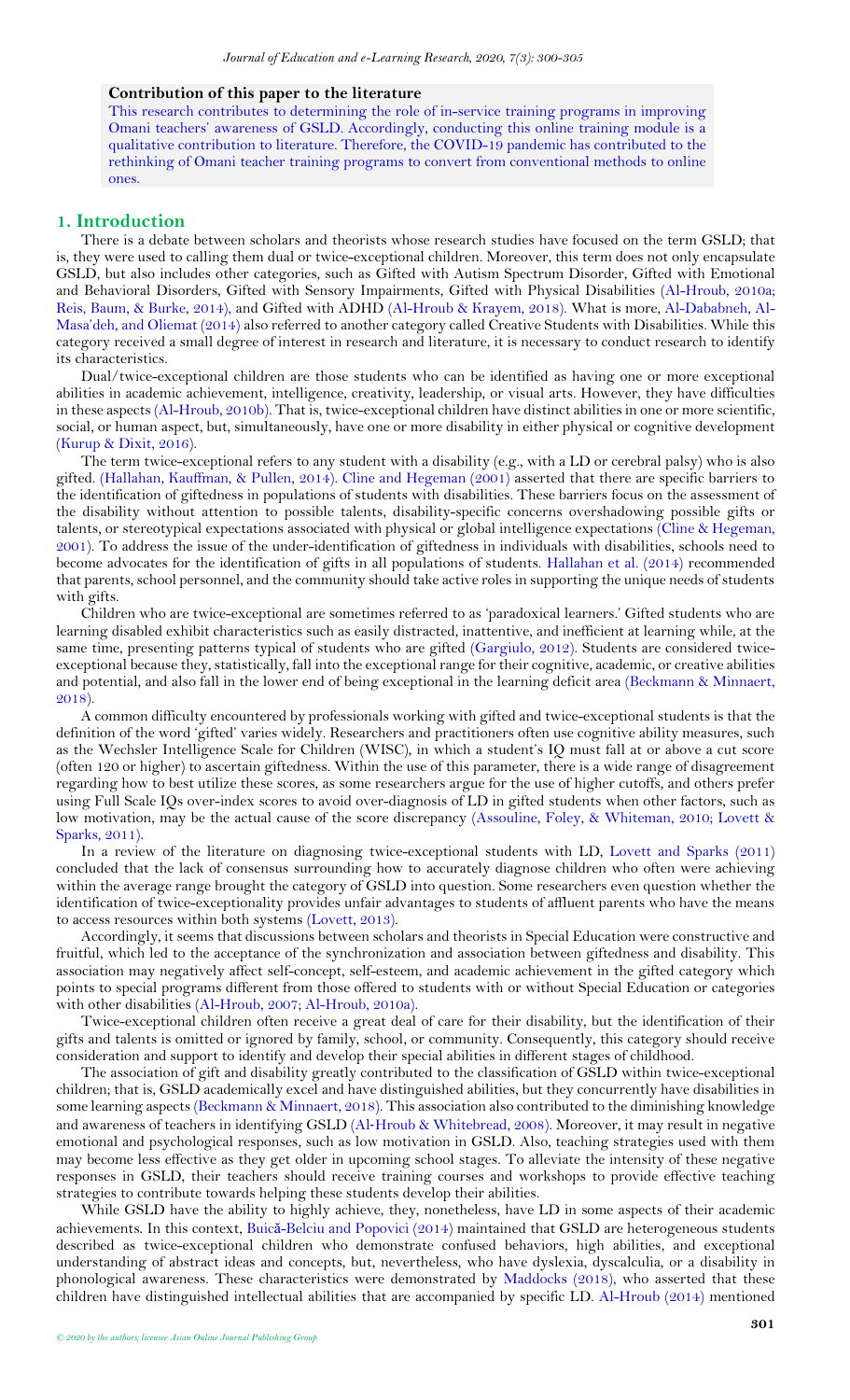that there is still ambiguity in this category because of dissensus and disagreement on a unified definition of the term GSLD. To eliminate this lack of certainty, [Al-Hroub](#page-5-5) (2010b) suggested a multidimensional model to identify this category and its merit to receive Special Education services. This model includes diagnostic criteria, specially Discrepancy Criterion, to distinguish between intelligence and academic achievement by administering intelligence tests, standardized achievement tests, and creative tests. Without this, GSLD may be erroneously diagnosed with ADHD, Conduct Disorder, and Autism Spectrum Disorder.

[Silverman \(2005\)](#page-5-19) explains that the erroneous diagnosis of GSLD may be due to a moderate academic achievement that undermines their gifts. [Agarwal and Singh \(2011\)](#page-5-20) contended that 33% of students with LD have superior intellectual abilities, which help them to excel. To identify the high intellectual abilities of these students, [Assouline](#page-5-11)  [et al. \(2010\)](#page-5-11) recommended the necessity of conducting comprehensive assessments of cognitive, academic, psychological, and social characteristics of GSLD; that is, this assessment will contribute to identifying twiceexceptional children.

It seems, as mentioned previously, that the gap in studying this category in literature is a result of the challenges related to the identification of GSLD, and the extent to which teachers give these children educational attention, care, and research. Furthermore, the problem is not the process of identification by relevant professionals and practitioners, but in using sound and reliable criteria for the identification itself. Some practitioners and teachers believe it is necessary to focus on learning disabilities, rather than the distinguished abilities of GSLD because otherwise it is time-consuming and takes great effort on their part. Since the identification of the gifted is not unanimous in professionals in Special Education settings, taking care of GSLD is not a priority for them; that is, their principal work is to help these individuals deal more with their cognitive disabilities than their gifts. Accordingly, different methods are used to make a comprehensive assessment of twice-exceptional children. One of these is the multidimensional approach, which includes psychometric assessments, behavioral checklists, portfolio reviews, and interviews [\(Reis et al., 2014\)](#page-5-2).

A combination of formal and informal measures is useful in determining if a student is twice-exceptional or simply a gifted student who is underachieving. When twice-exceptional students are not achieving expectations, they may be misidentified as gifted underachievers. They may present some of the same behaviors and outcomes as twiceexceptional students, such as an inability to be organized or unexplained differences between test scores and classroom performance [\(Josephson, Wolfgang, & Mehrenberg, 2018\)](#page-5-21).

The prevalence of GSLD, regionally, and internationally, contributes to the need to reconsider the preparation of pre-service and in-service programs for Special Education teachers, and the vision of resource rooms. [Al-Zoubi](#page-5-22)  [and Al-Zoubi \(2020\)](#page-5-22) mentioned that the prevalence of GSLD of the total individuals of students with LD who joined the Jordanian Resource Room Program is 10%, while [Bakhiet and Essa \(2012\)](#page-5-23) asserted that the prevalence of GSLD of the total individuals with LD who joined the Saudi Resource Room Program is 3.3%. [Al Hajeri \(2015\)](#page-5-24) indicated that 36% of the total LD are gifted. The prevalence of students with LDs in gifted education programs is 2-10 % [\(Morrison & Rizza, 2007\)](#page-5-25).

In-service training programs contribute to improving teachers' job satisfaction which, in turn, positively affects students' performance (Pecháč[ková, Drahokoupilová, & Krámová, 2015\)](#page-5-26). These programs help to shape teacher behavior by focusing on cognitive abilities and the ability to overcome emotional problems. Accordingly, teachers of students with LD need in-service training programs that play an important role in ameliorating their knowledge and awareness of GSLD. Training modules (flexible and professional curriculum modules), which are directed to curriculum systems, play an important role in developing talents, and cultivating students' innovation and practical abilities. Therefore, it is recommended that to identify and cultivate high-quality engineering and technical talents; these programs should be implemented and promoted [\(Wang, Cheng, & Wang, 2017\)](#page-5-27). Because of teachers' minimal attention toward giftedness and the distinguished abilities of students with LD, there must be awareness programs with goals to concentrate on all characteristics of children with LD, whether those relate to disabilities or distinguished abilities. Training modules or programs pertaining to the identification and education of students with LD should be continuous and periodical so that these programs keep up with the latest strategies of diagnosing and teaching students with LD.

## <span id="page-2-0"></span>**2. Statement of Problem**

It seems that teachers have problems in identifying GSLD, and meeting their teaching needs in classrooms [\(Lovett & Sparks, 2011;](#page-5-12) [Pepanyan, Fisher, & Wallican-Green, 2018\)](#page-5-28). Locally, there are no programs related to the education of gifted and talented students in the Sultanate of Oman, particularly those who have LDs. What complicates the position of Special Education in Oman is the unavailability of academic programs intended to prepare highly qualified professionals to deal with the gifted in Omani universities. This leads teachers of students with LD to bear the burden of identifying GSLD and to teach them with their peers in an Omani Resource Room Program. By reviewing the efforts made, the Omani Ministry of Education is conducting in-service training programs for teachers. It sounds as if these programs deal with general topics related to teaching strategies, assessment methods, and curricular activities, but they do not have training topics concerning Special Education, particularly the education of the gifted. This deficit may negatively affect the performance of teachers of students with LD, their self-efficacy, and awareness of their teaching role and their educational competencies.

The field of Special Education in the Sultanate of Oman urgently needs specialized workshops [\(Al-Mamari, 2017\)](#page-5-29) and training programs, intended for teachers of students with LD. These will increase their self-awareness, knowledge, and performance competencies to identify GSLD and to offer remedial instruction programs that are suitable to them. [Wormald \(2008\)](#page-5-30) indicated that schools and programs of LD often fail to identify GSLD. These findings were an impetus to conduct the current research, particularly as a number of Arabic research initiatives revealed the effectiveness of in-service training programs in increasing awareness of teachers of students with LDs, and teachers of the gifted [\(Al-Zoghby, 2014\)](#page-5-31). The findings of a pilot study, conducted by the authors, on teachers of students with LD joining a master's degree program of LD indicated they need to identify GSLD, their characteristics, and teaching strategies that are suitable to them. Consequently, the current research is aimed at examining the effects of a training module on Omani teachers' awareness of GSLD.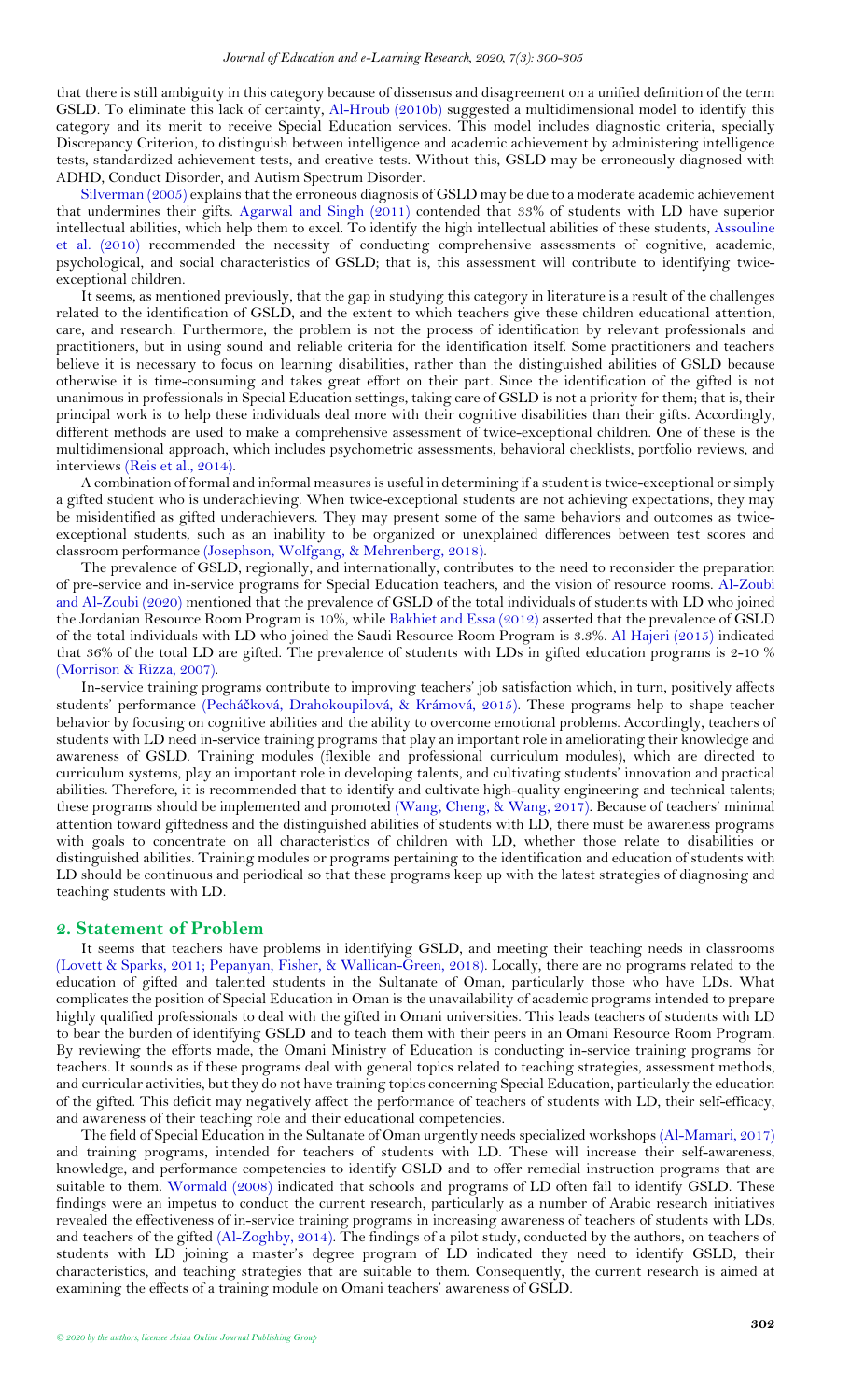# <span id="page-3-0"></span>**3. Methodology**

#### *3.1. Study design*

Nonequivalent Control Group Design as a Quasi-Experimental Design used in current research included two groups: an experimental group, whose teachers received the training module, and a control group, who did notreceive the module. The SAS was administered to both groups as a pre-test and a post-test.

## *3.2. Subjects*

A convenience sample used in this research represented the subjects who voluntarily agreed to participate in it. This method of sampling was utilized because of the exceptional conditions of COVID-19; that is, the work of educational institutions was governmentally suspended. The subjects are female teachers of  $LD(n=60)$  in the Muscat Governorate, and they represent 43% of the total population of 141 female teachers of students with LD. The subjects (n=60) were randomly assigned to two groups: experimental and control.

## *3.3. Measurement*

## *3.3.1. Self-Awareness Scale (SAS)*

The SAS aims to explore Omani teachers' awareness of GSLD. The first version of the SAS consisted of 40 items divided into three domains: knowledge awareness, skill awareness, and personal awareness. To verify the psychometric characteristics of the SAS, face validity was assessed by a panel of faculty members at the Department of Psychology at Sultan Qaboos University. Accordingly, the final version consisted of 40 items. Each item on the SAS required a response based on a four-point Likert scale, from always (4) to rarely (1). The maximum score of the scale is 160, and the minimum score is 40. To assess reliability, the SAS was administered to a pilot study of 48 teachers of students with LD. Reliability coefficients of the domains by Cronbach's Alpha were found: knowledge awareness 0.94, skill awareness 0.96, and personal awareness 0.95. In addition, the following criterion was used to assess the level of teachers' awareness of the GSLD: low (1:00 to 1.99), moderate (2.00 to 2.99), and high (3.00 to 4:00).

## *3.4. The Training Module*

This program was constructed based on relevant literature reviews. It consisted of 13 training sessions on the following topics: conceptual and theoretical foundations of twice-exceptional children and GSLD, educational placements and settings of GSLD, enrichment, and acceleration of GSLD, emotional and social problems of GSLD, methods of identification of GSLD, applying multiple intelligence theory to GSLD, counseling GSLD and families, behavioral methods in teaching GSLD, and cognitive and metacognitive methods of teaching GSLD. The program also included activities, exercises, and homework assignments.

Due to the exceptional circumstances of the COVID-19 pandemic and the suspension of school and college study, the training module was conducted on female teachers of the experimental group online via Zoom and Google Meet and using the application WhatsApp to simplify and enhance contact with the group's participants. Accordingly[, Al-](#page-5-32)[Zoubi \(2019\)](#page-5-32) recommended that teachers of students with LD should seek to acquire the knowledge and skills of the 21st century by integrating information and communication technology in educational environments.

# <span id="page-3-1"></span>**4. Findings**

<span id="page-3-2"></span>To verify the equivalence of experimental and control groups in the pre-test of the SAS, a t-test was used. [Table](#page-3-2)  [1](#page-3-2) illustrates the results of the t-test.

| a www.av.aiavww.navw.wa.v.verw.na.va.v.v.av.wav.verw.v |              |    |      |           |       |       |  |  |  |
|--------------------------------------------------------|--------------|----|------|-----------|-------|-------|--|--|--|
| <b>Domains</b>                                         | Group        | df | M    | <b>SD</b> |       | P     |  |  |  |
| KА                                                     | Experimental | 59 | 2.49 | 0.60      | 0.471 | 0.639 |  |  |  |
|                                                        | Control      |    | 2.41 | 0.71      |       |       |  |  |  |
| <b>SA</b>                                              | Experimental | 59 | 2.36 | 0.71      | 0.181 | 0.857 |  |  |  |
|                                                        | Control      |    | 2.39 | 0.70      |       |       |  |  |  |
| <b>PA</b>                                              | Experimental | 59 | 2.87 | 0.73      | 0.038 | 0.970 |  |  |  |
|                                                        | Control      |    | 2.88 | 0.67      |       |       |  |  |  |
| Total                                                  | Experimental | 59 | 2.57 | 0.57      |       |       |  |  |  |
|                                                        | Control      |    | 2.56 | 0.63      | 0.087 | 0.931 |  |  |  |

**Table-1.** Results of t-test in the SAS pre-test

**Note:** KA: Knowledge Awareness, SA: Skill Awareness, PA: Personal Awareness, M: Mean, SD: Standard Deviation, t: t-value, P: Probability.

<span id="page-3-3"></span>

| <b>Table-2.</b> Results of the t-test in the SAS post-test |              |    |      |           |       |      |                |       |  |  |
|------------------------------------------------------------|--------------|----|------|-----------|-------|------|----------------|-------|--|--|
| Domains                                                    | Group        | df | M    | <b>SD</b> | t     | P    | $\mathbf{n}^2$ | Level |  |  |
| KА                                                         | Experimental | 59 | 3.48 | 0.54      | 6.913 | 0.01 | 0.66           | High  |  |  |
|                                                            | Control      |    | 2.50 | 0.57      |       |      |                |       |  |  |
| <b>SA</b>                                                  | Experimental | 59 | 3.35 | 0.57      | 5.775 | 0.01 | 0.59           | High  |  |  |
|                                                            | Control      |    | 2.50 | 0.57      |       |      |                |       |  |  |
| PA                                                         | Experimental | 59 | 3.53 | 0.45      | 4.921 | 0.01 | 0.53           | High  |  |  |
|                                                            | Control      |    | 2.82 | 0.65      |       |      |                |       |  |  |
| Total                                                      | Experimental | 59 | 3.45 | 0.50      | 6.272 | 0.01 | 0.62           | High  |  |  |
|                                                            | Control      |    | 2.61 | 0.54      |       |      |                |       |  |  |

# **Table-2.** Results of the t-test in the SAS post-test

**Note:** KA: Knowledge Awareness, SA: Skill Awareness, PA: Personal Awareness, M: Mean, SD: Standard Deviation, t: t-value, P: Probability, η2: Eta squared (effect size).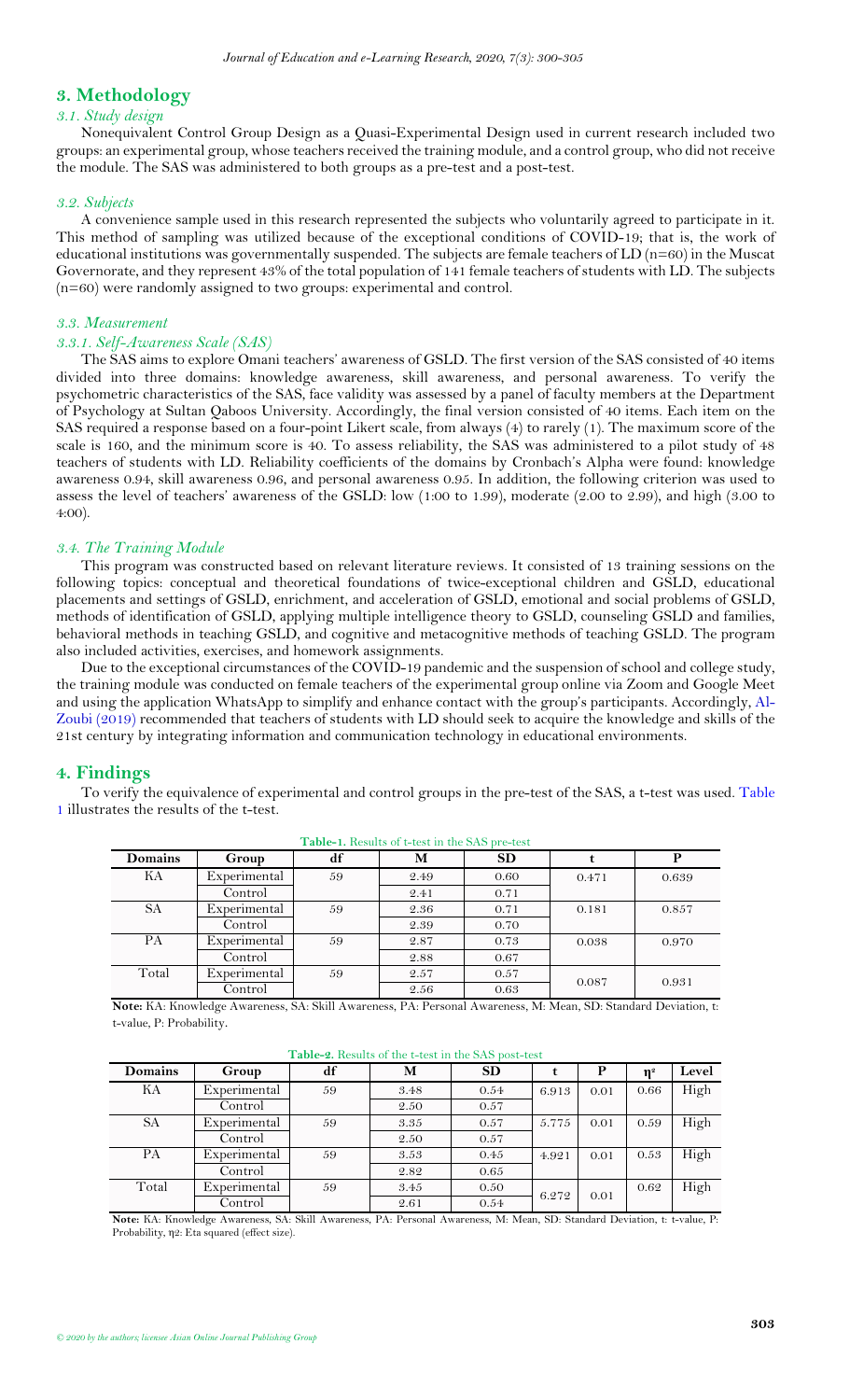[Table 1](#page-3-2) shows that there were no significant differences,  $t = (0.471, 0.181, 0.038, 0.087)$ ,  $P = (0.639, 0.857, 0.970, 0.970, 0.970, 0.970, 0.970, 0.970, 0.970, 0.970, 0.970, 0.970, 0.970, 0.970, 0.970, 0.970, 0.970, 0.970,$ 0.931) respectively in all domains and the total of the SAS. This means that both groups are equivalent to the pretest of the SAS.

Results related to the main research hypothesis: there were no significant differences between both groups on the post-test of the SAS due to the training module. To test this hypothesis, the t-test was utilized according to Table [2.](#page-3-3) [Table 2](#page-3-3) showed that there were significant differences in teachers' awareness,  $t = (6.913, 5.775, 4.921, 6.272)$ , respectively,  $P = (0.01)$  in all dimensions and the total. These results indicated that there were significant differences in the post-test of the SAS in favor of teachers in the experimental group. The results of the t-test reject the null hypothesis and accept the alternative one, which confirms the existence of significant differences between both groups. Eta squared (η<sup>2</sup>) indicates that the effect of the training module was high,  $\eta^2 = 0.62$ ,  $P = (0.01)$ , which means that this module improved knowledge awareness, skill awareness, and personal awareness among teachers in the category of GSLD.

#### <span id="page-4-0"></span>**5. Discussion**

The findings of this research revealed that there exists a significant effect of the training module on improving teachers' awareness of students with LDs. The mean of the total pre-test of the SAS was 2.57 in teachers of the experimental group, while the total post-test of the SAS was 3.45. Effect size  $(\eta^2)$  of the training module was 0.62, which means that this module improved teachers' awareness of GSLD. These findings can be explained by acknowledging the teacher as one of the core elements of the educational institutions. Therefore, these institutions should strive to get teachers involved in in-service training programs so that they can keep up with research and scientific developments in the field of GSLD. Al-Zoubi [and Nefaie \(2019\)](#page-5-33) indicated that most of the challenges that face the LD program are the lack of pre-service professional preparation in teachers of students with LD and the reduction of pre-service training courses and workshops. Al-Zoubi [and Rahman \(2016\)](#page-5-34) recommended that teachers of students with LD should be involved in pre-service training courses and workshops to improve their knowledge and skills which, in turn, will diminish some obstacles facing their teaching of students with LD.

The training module mainly contributed to improving the level of experimental group teachers because it included illustrative drawings, presentations, instructional videos, and the Zoom app to keep contact with the trainees, as well as presenting e-individual and group activities which help them get enthusiastic, and contribute to improving their awareness of cognitive and performance efficacy on the topics included in the module. The success of any training program is contingent on the extent to which trainees respond to the requirements of training and their familiarity with their training needs. The identification of training needs should be dynamic and flexible to keep up with the latest developments. This process is especially important because it is considered an indicator of the success of training programs. Additionally, a mutual and positive discussion between trainer and trainees in programs contained in this research contributed significantly to achieving success in improving teachers' awareness. This program is also characterized by integrity and comprehensiveness; that is, it included diverse cognitive and social aspects and micro-counseling responses that supported and enhanced teachers' awareness, knowledge, and communication skills on how they deal with twice-exceptional students. The program helped to crystalize cognitive and metacognitive skills and change some irrational beliefs embraced by teachers on diagnosing and identifying these students. In addition, the program also helped to improve electronic skills, particularly those related to e-learning; that is, teachers can practice teaching strategies with twice-exceptional students online or via Moodle.

In summary, in-service training programs should be pursued to develop human resources and providers in Special Education settings by enriching the knowledge and skills needed to heighten their competency and productivity. General educational institutions focus on programs for the preparation of teachers. In-service training programs for teachers of students with LD are necessary for bringing about the desired change and for providing modern teaching strategies, as well as being crucial in improving personal, cognitive, performance, and productive self-efficacy leading factors in shaping positive attitudes from within the teaching profession towards teachers of students with LD [\(Al-Zoubi, Rahman, & Ismail, 2010;](#page-5-35) [Suhail & Rahman, 2011\)](#page-5-36). On the other hand, the training programs module contributed to modifying attitudes of parents of students with LD towards the Jordanian Resource Room program (Al-Zoubi [& Rahman, 2014\)](#page-5-37).

The aim of this research is not only to explore the effectiveness of the training module in elevating awareness of teachers of students with LD and GSLD but also to deliver a message about the importance of gifted education programs in the Sultanate of Oman. This will contribute to identifying GSLD who are part of these programs, whose effect was proved in previous studies, particularly their role in the education of the gifted, improvement of personal, emotional and psychological dimensions, and creating leadership able to keep up with present and future requirements (Al-Zoubi [& Bani, 2015\)](#page-5-38). These programs also include enrichment activities that play an important role in improving cognitive, academic, and creative abilities in students [\(Al-Zoubi,](#page-5-39) 2014). Higher education institutions should fulfill their responsibilities in taking care of the gifted and developing them by including college programs, course enrichment programs, and activities with goals focusing on developing reasoning, cognitive, and metacognitive skills of the academically gifted students in these institutions [\(Al-Gaseem, Bakkar, & Al-Zoubi, 2020\)](#page-5-40).

## <span id="page-4-1"></span>**6. Conclusion**

The training module provided theoretical and practical information about GSLD and improved self-awareness of teachers of students with LD. This information may help to identify this category, which receives a great deal of interest in academic LD, but their distinguished abilities do not receive this kind of interest. Therefore, teachers of students with LD bear a heavy burden of identifying GSLD and teaching them with their peers with LD in Omani Resource Rooms. Teachers of this category need training programs helping them to identify GSLD. It is hopeful that teachers of students with LD and the Omani Ministry of Education will make use of the training module and the SAS and apply the general findings of this research to Omani educational governorates.